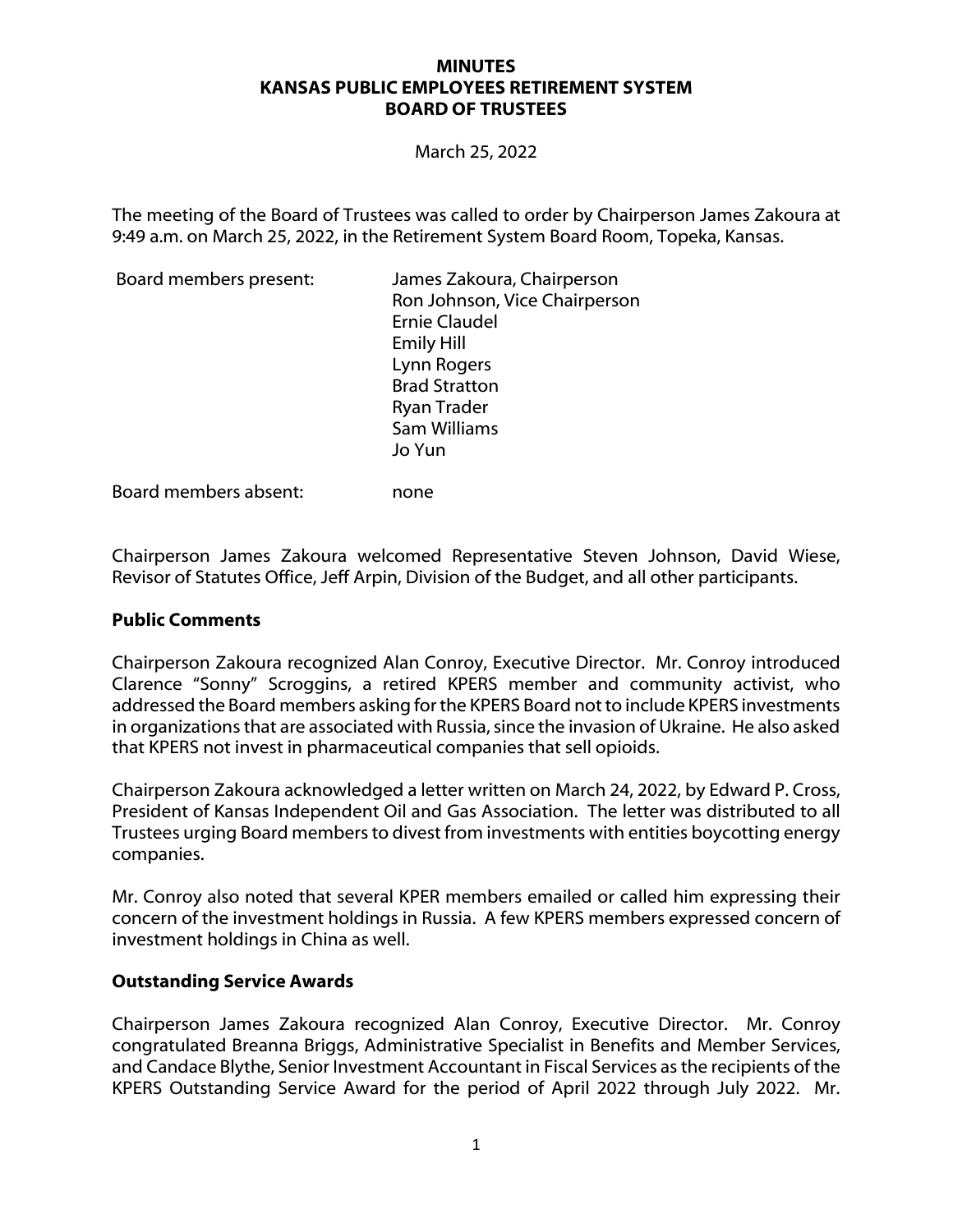Conroy stated that Breanna Briggs and Candace Blythe consistently excel at demonstrating KPERS Core Values of integrity, service, accountability, and respect.

Alan Conroy, Executive Director, and Chairperson James Zakoura awarded Breanna Briggs and Candace Blythe with an Appreciation Plaque, congratulating them for their accomplishments and great service to KPERS members, and to the KPERS team.

### **Consent Agenda**

The consent agenda included the approval of Board minutes for the January 21, 2022, meeting, the consideration of KPERS 3 and Deferred Retirement Option Program (DROP) Interest Credits, and information on Withdrawal of Affiliation Application by the Crawford County Rural Water District #4.

*Trustee Stratton moved that the Board of Trustees adopt the consent agenda. Trustee Rogers seconded the motion. The motion carried.*

### **Executive Director's Report**

Chairperson Zakoura recognized Alan Conroy, Executive Director. Mr. Conroy reported on recent agency activities including:

The KPERS COVID -19 update since the January Board meeting includes Governor Kelly's directive for State agencies to have employees return to work on January 3, 2022, and as of the close of business on February 18, 2022, Governor Kelly discontinued the requirement that visitors and employees wear masks in State office buildings making it a recommendation only.

Benefits and Member Services staff members handled nearly 19,600 incoming phone calls and more than 4,000 emails from members and employers. Staff also held in-person consultations with more than 400 members and survivors who visited the Retirement System's offices.

Staff members also processed 971 retirement applications for new retirees during January and February. The Educational staff presented virtual Pre-Retirement Seminars to more than 900 members approaching retirement, and various virtual training sessions for more than 700 employer representatives. Some staff members participated in special projects including Requirement's sessions related to the Modernization project.

The Fiscal Services Division published the 2021 Governmental Accounting Standards Board (GASB) 68 report to the KPERS website on February 18, 2022. GASB 75 reports were made available to our employers on February 10, 2022.

The Employer Auditing Unit completed 49 employer audits since July 1, 2021, with 39 in progress. The Employer Auditing Unit also has been working on employer payroll information in conjunction with Internal Audit for the 69 employers chosen for the Fiscal Year 2022 GASB 68 audit.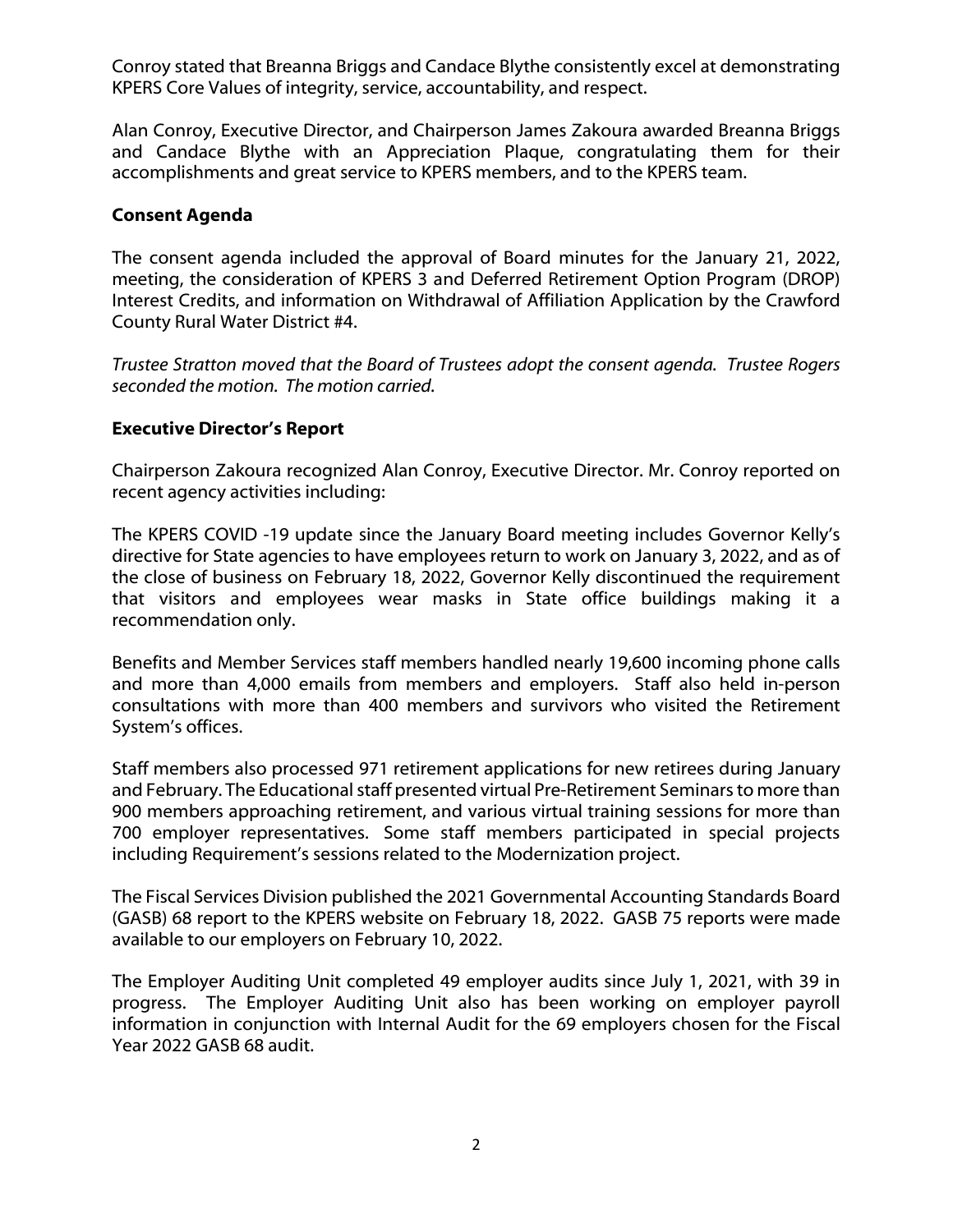The Employer Reporting Unit has handled over 1,800 calls, emails, and certifications. Fiscal Services staff members have been participating in Requirement's sessions for both the Modernization project and the Data Governance initiative.

The Planning and Research staff has worked on legislative issues including 20 fiscal notes, 21 bill summaries, 15 pieces of testimony on 12 bills, budget testimony, and overview presentations to three committees. Other legislative projects include requests for information on working after retirement, KP&F plan design, cost of living adjustments, additional funding scenarios and the Deferred Retirement Option Program (DROP).

Planning and Research staff worked on the Data Governance project, including the CATCH on setting up the data governance framework and documents and training the data stewards.

The private markets investment staff have conducted due diligence meetings with a private equity firm and a core real estate firm and have been working with Mercer Alternatives and The Townsend Group to prepare two investment recommendations for the March Investment Committee meeting. Staff has also completed legal reviews and executed documents for the private equity and real estate commitments that the Board approved in January.

The public markets investment staff have completed 4th Quarter 2021 review meetings with all of the System's investment managers for the publicly-traded asset classes. The entire Investment team met with representatives of Meketa Investment Group and currency management firm Adrian Lee in mid-February to discuss a variety of topics, including Meketa's 2022 capital market assumptions, the outlook for the US dollar, and detailed portfolio stress testing analysis results. Staff has been closely monitoring the Russia/Ukraine situation and any impact on the System's investment portfolio and have been in contact with the System's international equity managers during this period of heightened global market volatility.

The Information Technology staff performed KPERS' quarterly Phishing campaign, which, along with continued training brings visibility to security vulnerabilities and helps protect KPERS from attacks. The team has completed the gap assessment for Ransomware readiness and is developing a work plan to address the gaps in preparedness. Annual security training for all KPERS staff concluded on January 31.

The application development and database teams are focused on the Modernization project and supporting the KITS systems. Application developers are working on documentation for the modernization co-development process and legacy documentation. The development team is researching application testing tools and the database administrators have completed the KITS data analysis in preparation for modernization data cleansing.

The KPERS 457 team has added three more local government offices to the KPERS 457 plan. This brings the total number of joinders signed to four for the year. Empower will continue to work with new plan members to facilitate the enrollment of participants and funding of the plans.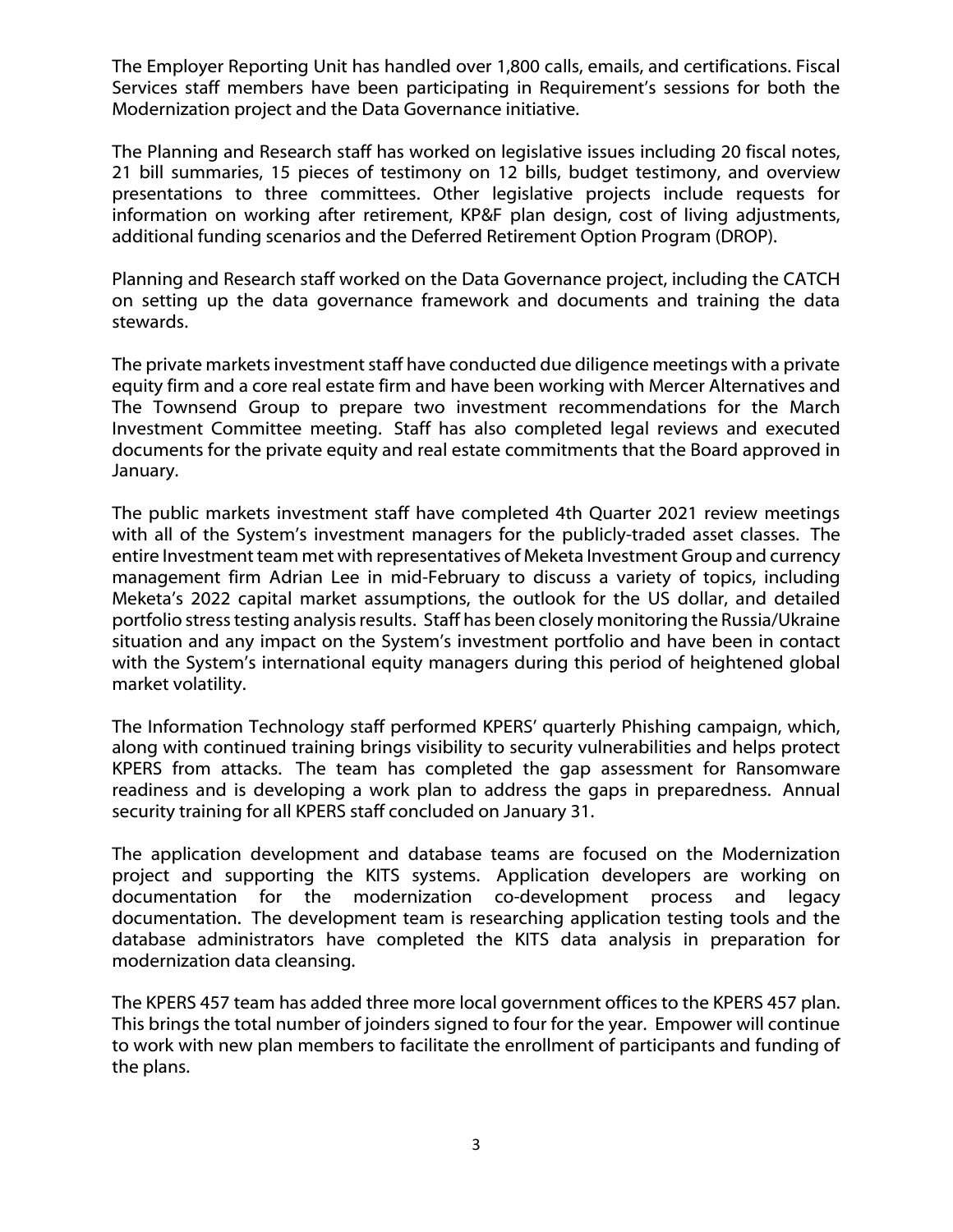The Communications Team worked with HealthQuest (State employee health plan) to extend their partnership with a new webinar and KPERS' financial literacy program is in progress for the second year.

The Communications Department worked on several projects such as employee "change readiness" associated with the modernization project, KPERS' new data governance project and data stewards' recognition, Project Topeka, KPERS IT help desk, employee service awards and others.

The Project Management Office continues to engage in KPERS' modernization effort. Requirement's analysis yielded over 2,600 requirements, and now KPERS is in negotiation with our software vendor to determine how to approach design. To support this strong focus on quality design, KPERS has consolidated project managers and business analysts under the Project Management Office.

Alan Conroy, Executive Director, made presentations to the Kansas State Council of Fire Fighters and the Kansas State Board of Education. Mr. Conroy provided testimony several times to legislative committees during the 2022 Session of the Legislature, including the general overview of KPERS with information on funding presented to the Senate Ways and Means Committee on January 27, 2022. Mr. Conroy responded to questions.

# **Investment Operations Report**

Chairperson Zakoura recognized Allan Emkin, Meketa Investment Group. Mr. Emkin reviewed a Semi-Annual Investment Performance Report for the System's investments for time periods ending December 31, 2021. He reported that the Retirement System experienced a total return of 16.1% for calendar year 2021, which exceeded the Policy Index benchmark by 1.8%. Mr. Emkin reported that the System's investment portfolio has outperformed the Policy Index benchmark over the trailing one year, three-year, five-year and ten-year time periods by 1.8%, 0.3%, 0.5%, and 0.7%, respectively.

Mr. Emkin reported that the Retirement System's investment portfolio produced an average annualized total return of 15.0% over the three years ending December 31, 2021, outperforming the Policy Index by 0.3%, with a lower risk level than the Policy Index, and that these results ranked favorably in the peer universe for public pension plans. Mr. Emkin reviewed the decline in the expected return forecast for the System's investment portfolio going forward, given the high levels of current equity market valuations and the historically low levels of interest rates. Mr. Emkin responded to questions from the Board.

Chairperson Zakoura recognized Aysun Kilic, Meketa Investment Group. Ms. Kilic reviewed the organization's Investment Market Risk Metrics Report and responded to questions.

# **Investment Committee Report**

The Investment Committee met on Thursday, March 24, 2022. Trustee Emily Hill, Chairperson of the Committee, provided a report and responded to questions.

*Trustee Hill moved that the Board of Trustees approve a commitment of up to \$40 million to Warburg Pincus Global Growth 14, L.P. and authorize staff to proceed with the investment*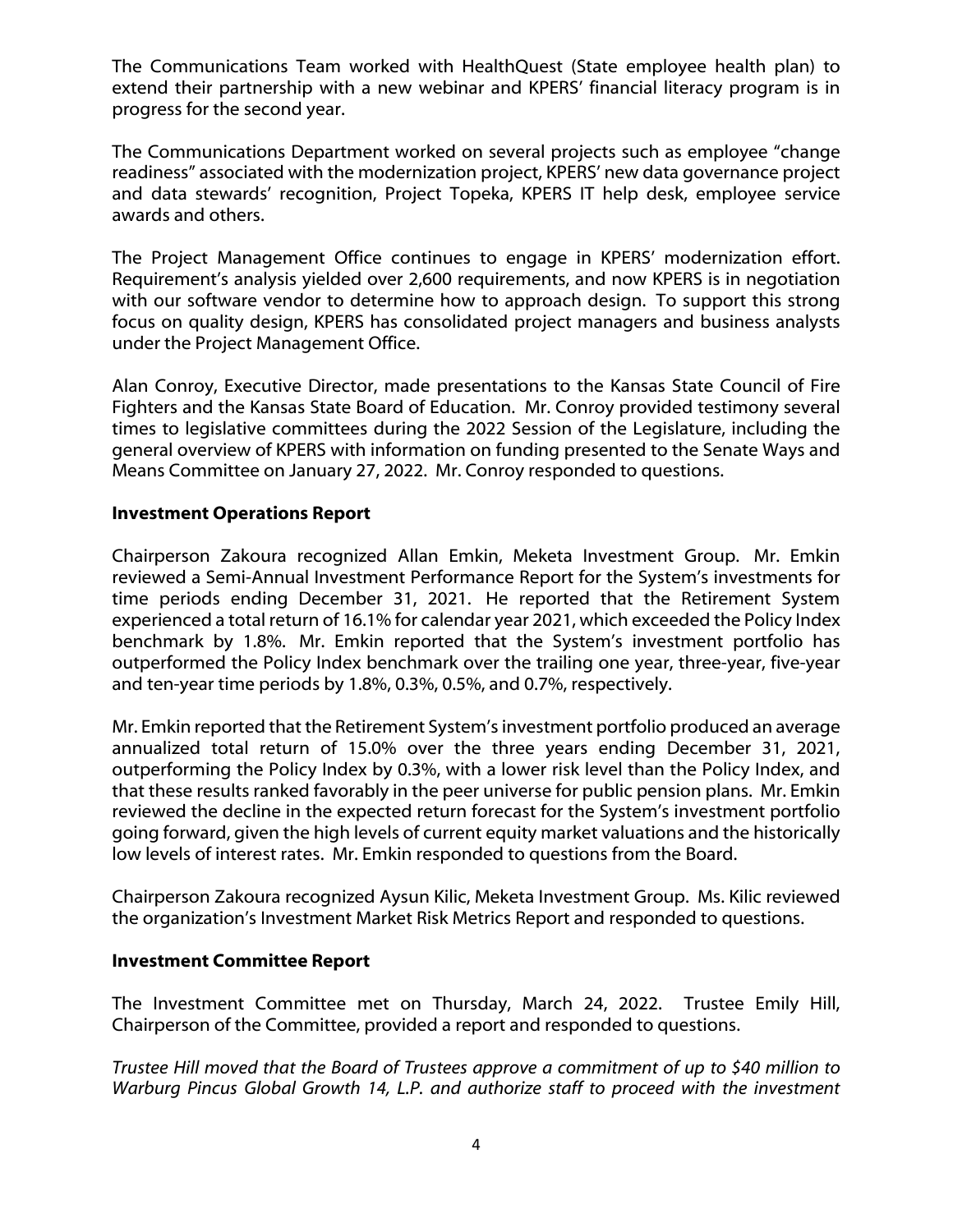*pending a satisfactory and final legal review of corresponding partnership documents. Trustee Stratton seconded the motion. The motion carried.*

*Trustee Hill moved that the Board of Trustees approve an additional commitment of up to \$125 million to CBRE U.S. Core Partners, LP and authorize staff to proceed with the investment pending a satisfactory and final legal review of corresponding partnership documents. Trustee Johnson seconded the motion. The motion carried*.

### **Audit Committee Report**

The Audit Committee met on Friday, March 25, 2022. Trustee Ron Johnson, Chairperson of the Committee, provided a report and responded to questions.

### **Deferred Compensation Committee Report**

The Deferred Compensation Committee met on Thursday, March 24, 2022. Trustee Brad Stratton, Acting Chairperson of the Deferred Compensation Committee, provided a report and responded to questions.

### **Personnel Committee Report**

The Personnel Committee met on Thursday, March 24, 2022. Trustee Claudel, Chairperson of the Committee, provided a report and staff responded to questions.

*Trustee Ernie Claudel moved that the Board of Trustees approve the payment of incentive compensation awards to the eligible investment staff for Calendar Year 2021 as calculated by CBIZ Talent & Compensation Solutions and as recommended by the Personnel Committee and the Executive Director. Trustee Hillseconded the motion. The motion carried.*

### **Review and Discussion of KPERS Investments in Russia**

Chairperson Zakoura recognized Alan Conroy, Executive Director. Mr. Conroy opened the discussion of KPERS investments in Russia since the invasion of Ukraine by the government of Russia on February 24, 2022. Mr. Conroy stated that this would be the first time should the Board decide to take fiduciary action to divest because of external events. In the past divestment directives would come through the legislative process, and the KPERS staff would follow that directive. Mr. Conroy noted that several other public pension plans have acted on their respective investment holdings in Russia, one example being the Missouri public pension plans to liquidate their investment holdings in Russia in a timely and prudent manner, and to prohibit any future investments in Russia, if possible considering federal sanctions.

Chairperson Zakoura recognized Chief Investment Officer Elizabeth Miller, who presented an overview of the Retirement System's current investments in Russia. Ms. Miller reported that as of February 25, 2022, the System's investments in Russian securities totaled \$35.9 million, which was 0.14% of total assets. The System's investments in Russia were held in the international equity portfolio. Ms. Miller reported that all major index providers either have removed Russian securities from their indexes or are in the process of doing so. Ms. Miller reported that it is not currently possible to liquidate Russian equity securities, since the Russian equity market is closed to foreign investors, and trading has been suspended in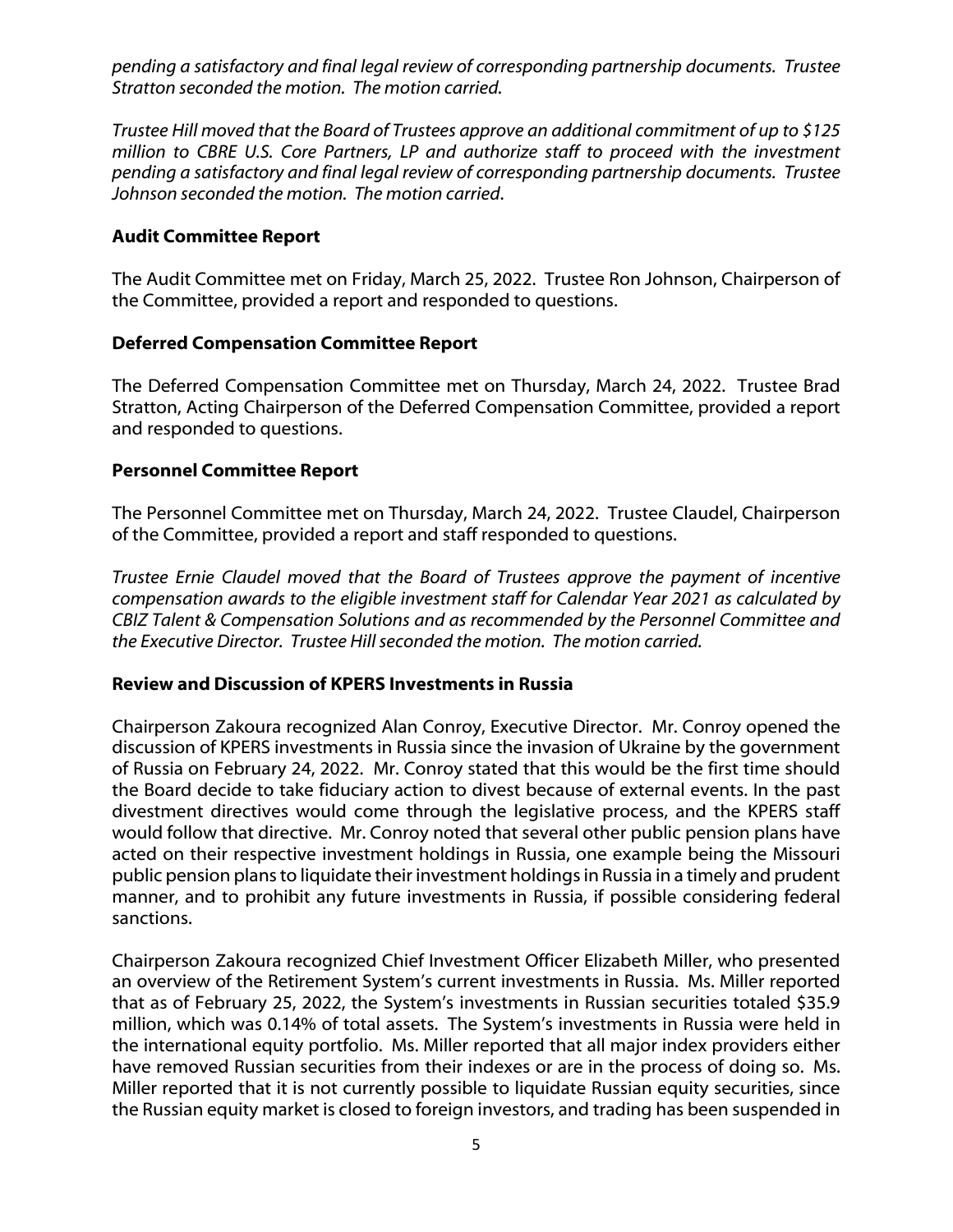the ADRs and GDRs of Russian companies. Ms. Miller reminded the Board that its fiduciary duty and the provisions of K.S.A. 74-4921(3) require the Board to make investment decisions that are based on risk and return considerations, and that historically, any divestment actions have been mandated by state statute and implemented by the Board and Investment Staff.

Chairperson Zakoura recognized Allan Emkin, Meketa Investment Group. Mr. Emkin reviewed two background memorandums from Meketa Investment Group on Russia. Mr. Emkin said that the circumstances are extraordinary and urged the Board to view the Russia situation as an investment issue only, divorced from politics. Mr. Emkin mentioned that many of Meketa's clients are looking at the same issues and considering what is the right action to take as a prudent and thoughtful fiduciary. Mr. Emkin, Ms. Miller, and Laurie McKinnon, General Counsel responded to questions from the Board. Following extensive Board discussion, the following motion was made:

*Chairperson Zakoura moved that the Board of Trustees direct staff to liquidate the Retirement System's investments in Russian securities in a timely and prudent manner, as market conditions permit, and to ensure that no new investments in Russian securities are made by the System's investment managers, unless and until the Board directs that the Russian divestment mandate is lifted. Trustee Rogers seconded the motion.*

Discussion followed. Trustee Claudel made a motion to table the motion until the May Board meeting. There was no second. The motion failed.

Discussion followed. Trustee Stratton made a motion to amend the motion under consideration.

An amended motion was made:

*Trustee Stratton moved that the Board of Trustees ensure that no new investments in Russian securities are made by the System's investment managers, unless and until the KPERS Investment staff and their advisors, advise the Board to do so. Trustee Traderseconded the motion.*

*Discussion of the amendment followed. Chairperson Zakoura called for a vote on the amendment to the motion. Six Board members voted in favor, Trustee Claudel, Trustee Trader, Trustee Rogers, Trustee Hill, Trustee Stratton, and Trustee Yun. Three voted against the amendment, Trustee Williams, Trustee Johnson, and Chairperson Zakoura. The amendment motion carried.*

*Discussion continued and the motion was further amended:*

*Trustee Stratton moved that the Board of Trustees ensure that no new investments in Russian securities are made by the System's investment managers unless and until the KPERS Investment staff and their advisors, advise the Board to do so. Trustee Traderseconded the motion.*

*Chairperson Zakoura called for a vote on the amended motion. Six Board members voted in favor of the amended motion, Trustee Claudel, Trustee Trader, Trustee Rogers, Trustee Johnson Trustee Hill, and Trustee Stratton. Three voted against the amended motion; Chairperson Zakoura, Trustee Williams, and Trustee Yun. The amended motion carried.*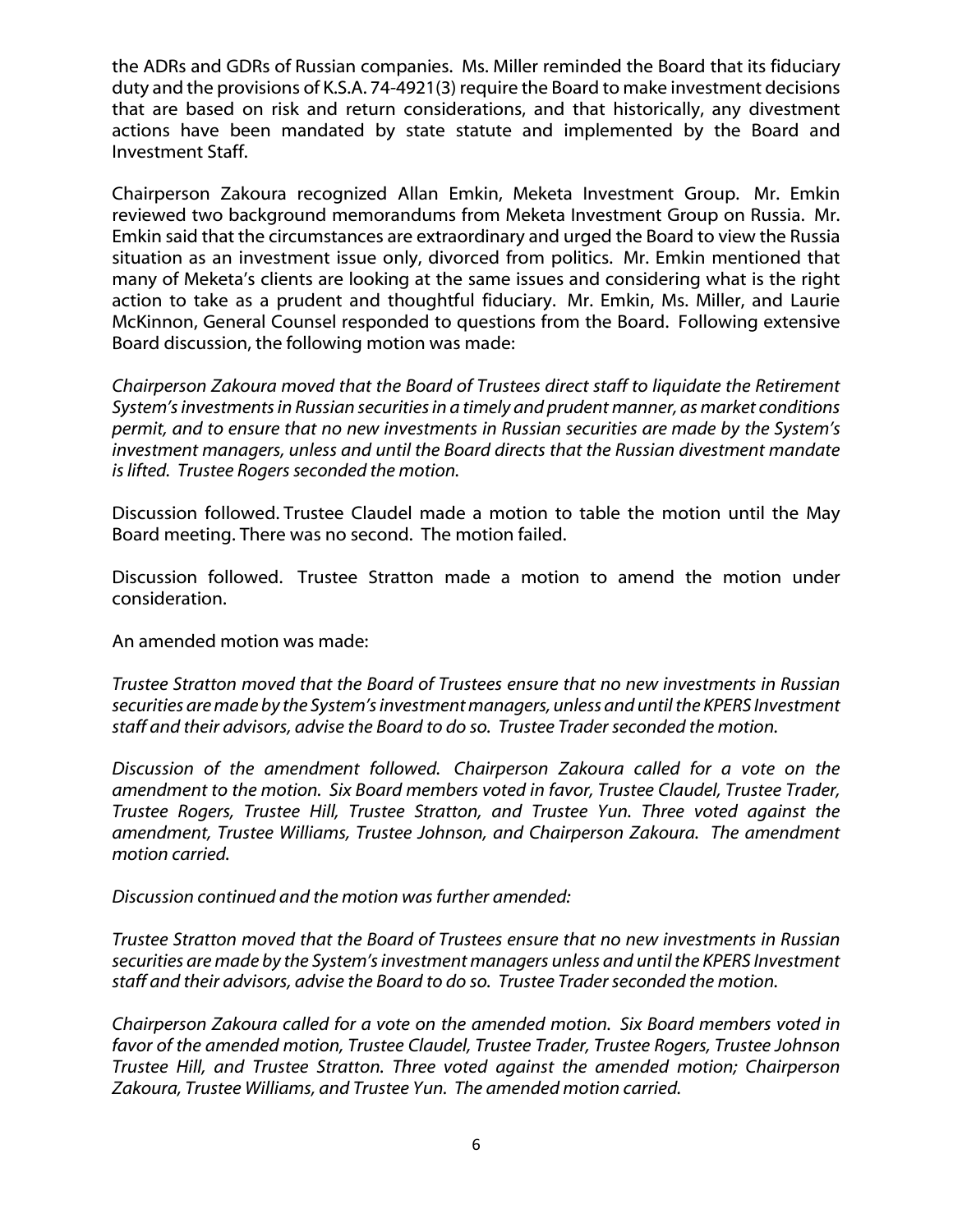### **Continued Discussion and Information on the Actuarial Investment Assumed Rate of Return – Part 1**

Chairperson Zakoura recognized Alan Conroy, Executive Director, Jarod Waltner, Planning and Research Officer, and Pat Beckham, Principal and Consulting Actuary, Cavanaugh Macdonald. Mr. Conroy reviewed the Investment Rate Assumption information, and the five scenarios that Trustees submitted at the January 21, 2022, Board meeting.

Mr. Waltner reviewed the actuarial cost projections based on comparison of first 5 years of funding projections under various investment return assumptions including: 7.0% no reamortization; 7.0% with 22-year reamortization; 7.5 to 7.05% over three years with 15-year reamortization; 6.75 with 15-year reamortization; and 7.25 to 6.75% over three years with 15-year reamortization.

# **Long-Term Economic Outlook**

Chairperson Zakoura recognized Alan Conroy, Executive Director. Mr. Conroy welcomed Esther L. George, President and Chief Executive Officer of the Federal Reserve Bank of Kansas City. Mr. Conroy introduced Trustee Stratton, who asked the Trustees to present a brief biography of their Board membership. Trustee Stratton stated that Ms. George represents the Tenth District on the Federal Open Market Committee, which has authority over U.S. Monetary policy. Ms. George has held the position of President and Chief Executive Officer of the Federal Reserve Bank of Kansas City since October 1, 2011, and she hosts the Federal Reserve Bank of Kansas City's annual Jackson Hole Economic Symposium.

Ms. George discussed the long-term economic outlook. She stated that the Federal Reserve has a long run strategy to the economy and the monetary policies. She discussed economic disruptions due to the pandemic; the "unprecedented" time of our economy; the labor market; retail sales; disruption of the supply chains; consumption; workforce; retirees not returning to the workforce; and personal income growth due to stimulus check, enhanced unemployment benefits, and the rapid recovery following the pandemic; supply chains; inflation; and high interest rates due to the Russian conflict with Ukraine. Ms. George responded to questions.

# **Continued Discussion and Information on the Actuarial Investment Assumed Rate of Return – Part 2**

Chairperson Zakoura recognized Pat Beckham, Principal and Consulting Actuary, Cavanaugh Macdonald. Ms. Beckham presented information and recommendations on the actuarial assumed rate of investment return; the impact of lowering the investment return assumption: reamortization of the unfunded actuarial liability; and illustration of alternate amortization policies. Ms. Beckham responded to questions.

Chairperson Zakoura recognized Representative Steven Johnson. Representative Johnson presented comments regarding the actuarial assumed rate of investment return and responded to questions.

Discussion followed. Following is the motion: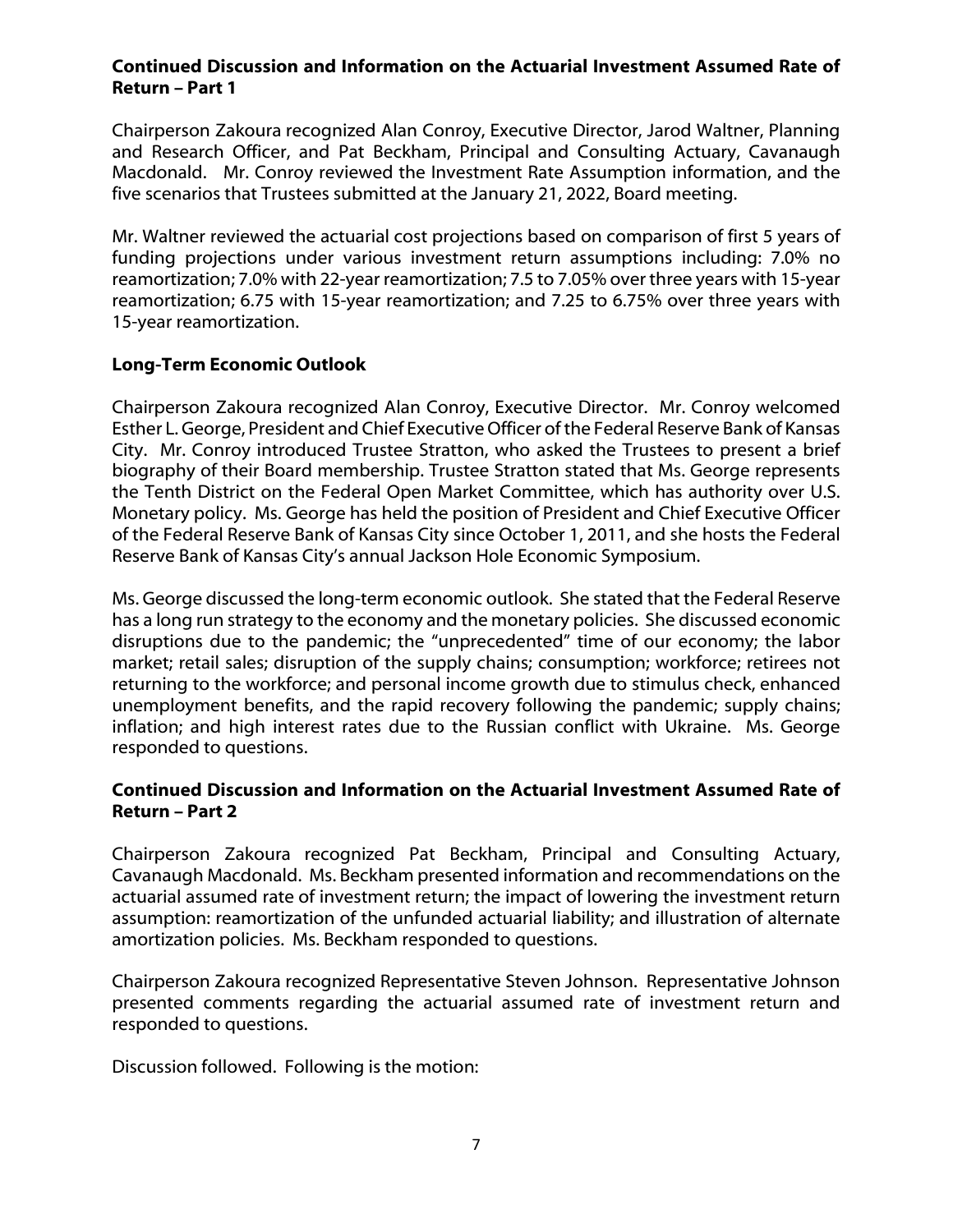*Trustee Stratton moved that Board of Trustee authorize KPERS staff and advisors to begin the process to set investment return assumptions rate to a range of 6.75% to 7.0% to take affect the next evaluation date with final board approval at the May 20, 2022, Board meeting. Trustee Johnson seconded the motion. The motion carried. Trustee Claudel voted no.* 

# **The Retirement System Monthly Operations Report and Retirement System Monthly Financial Report**

Chairperson Zakoura stated that the written Retirement System's monthly operations report, and the Retirement System's monthly financial report will be reviewed by the Trustees in their Diligent Board Books.

# **Overview and Status Report on Working After Retirement**

Chairperson Zakoura stated that the Overview and Status Report on Working After Retirement will be reviewed at the Board's May 20, 2022, meeting.

# **Status Report on the 2022 Legislative Session, Including the KPERS Operating Budget**

Chairperson Zakoura stated that the summary and Status Report of the 2022 Legislative Session, including the KPERS operating budget will be reviewed at the Board's May 20, 2022, meeting.

### **Selection of Securities Litigation Counsel**

Chairperson Zakoura recognized Laurie McKinnon, General Counsel. Ms. McKinnon provided an overview of the process for contracting with securities litigation counsel. Ms. McKinnon introduced the staff members of Kaplan, Fox, & Kilsheimer, who appear via Zoom and briefly spoke to the Board. The members of the Procurement Negotiating Committee recommended the contract for securities litigation counsel to be awarded to Kaplan, Fox & Kilsheimer LLP. Ms. McKinnon responded to questions.

*Trustee Stratton moved that the Board of Trustees authorize staff to engage the law firm of Kaplan Fox & Kilsheimer LLP for the purpose of providing KPERS with securities litigation services, subject to staff negotiation of a satisfactory contract. Trustee Rogers seconded the motion. The motion carried.*

### **Review of Initial Orders**

Chairperson Zakoura recognized Kathleen Billings, Staff Attorney. Ms. Billings reviewed the initial orders and responded to questions.

*Chairperson Zakoura moved that the Board recess into executive session to discuss confidential member information regarding the Presiding Officer's Initial Orders in the Richelle Popevis appeal under K.S.A. 75-4319(b). The following persons are included in the executive session: members of the Board and staff members Alan Conroy, Laurie McKinnon, Kathleen Billings and Mary Beth Green. We will reconvene the open meeting in the Retirement System Board Room at 3:50 p.m. No binding action will be taken in the Executive Session.*